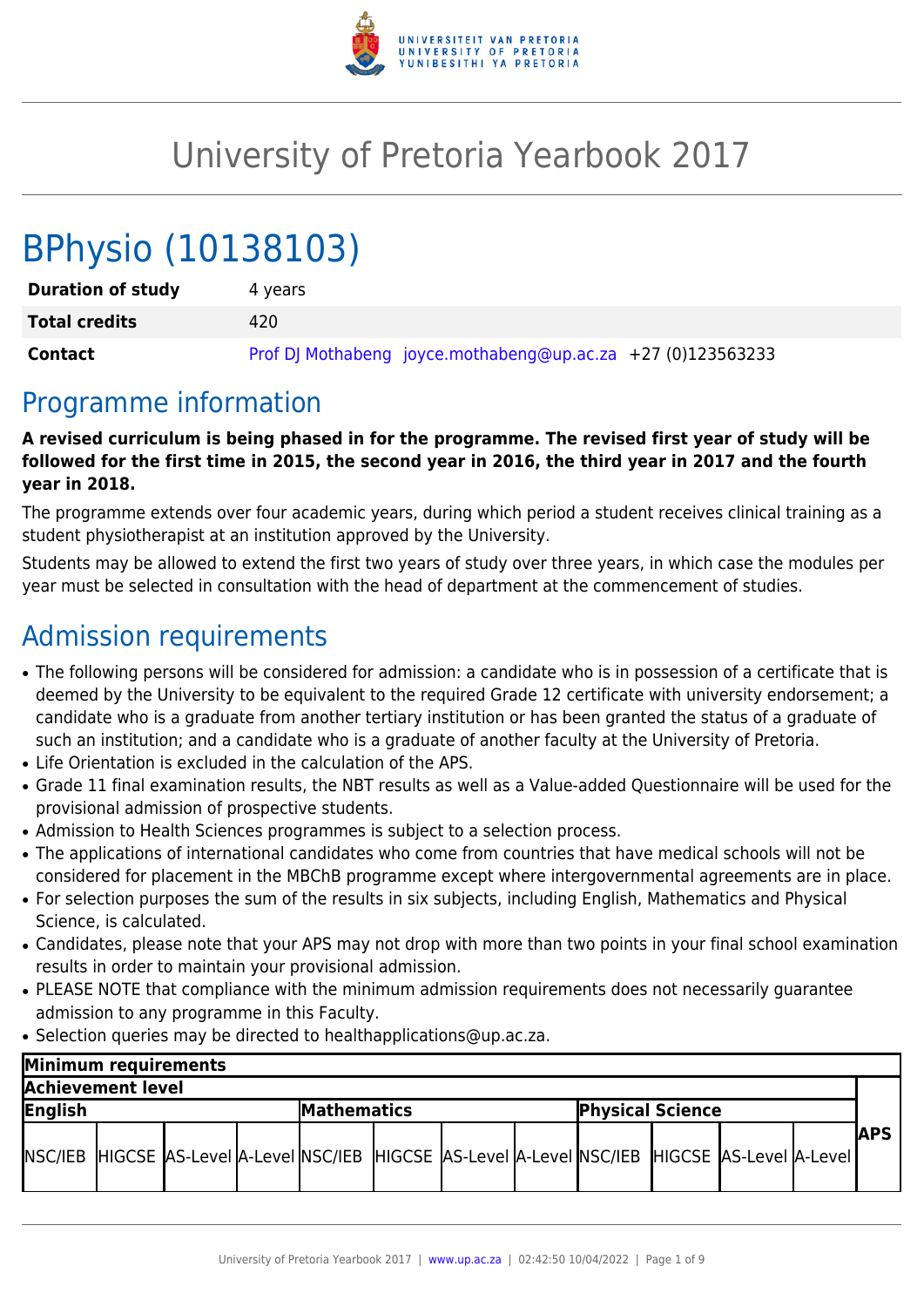

# Additional requirements

Also consult the General Regulations.

Notes:

- i. For students who registered for the BPhysT degree programme prior to 2015, the relevant regulations as they appear in the 2014 Yearbook will apply.
- ii. Each student in Physiotherapy must apply to the Registrar of the Health Professions Council of South Africa for registration as a student in Physiotherapy immediately after admission to the first year of study.

# Other programme-specific information

#### **First year of study**

Practical nursing

Practical nursing for a continual period of 40 hours must be completed satisfactorily at an approved hospital/facility after the conclusion of the examination period in November. Documentary proof to this effect must be submitted.

Subminimum

A subminimum of 40% is required in the theoretical as well as in the practical examination in FTP 100.

#### **Second year of study**

Basic Emergency Care (Code GNK 286)

- If students obtain 60% or more in Basic Emergency Care, this mark will be validated as the examination mark at the end of the year, and such students will be exempted from the examination in the module.
- Students who obtain between 40% and 49% in the calculated mark for the module, will be admitted to a second examination in November/ December of the same year, or in January of the following year. A minimum of 50% is required as a pass mark for the second examination.
- This examination will also serve as an aegrotat or extraordinary examination for students who could not write the initial examination due to health or other acceptable reasons. A student must, however, apply formally to be admitted to such an examination, and the application must be approved by the Dean, on the recommendation of the head of department, and in some cases, also by the Faculty Health Committee.

#### Subminimum

A subminimum of 40% is required in the theoretical and practical components in the examination in FTP 220 and 203 and in POL 251 IHL 210

#### **Third year of study**

#### Subminimum

A subminimum of 40% is required in the theoretical and practical/clinical examination in (FTP) Physiotherapy 300, (FTP) Physiotherapy clinical practice 301 and (POL) Professional development and leadership 300.

#### **Fourth year of study**

#### Subminimum

A subminimum of 40% is required in clinical/practical as well as theoretical components of the examination of (FTP 400,402) Physiotherapy 400 and 402 and (IHL 414, 424) Integrated healthcare leadership 414, 424.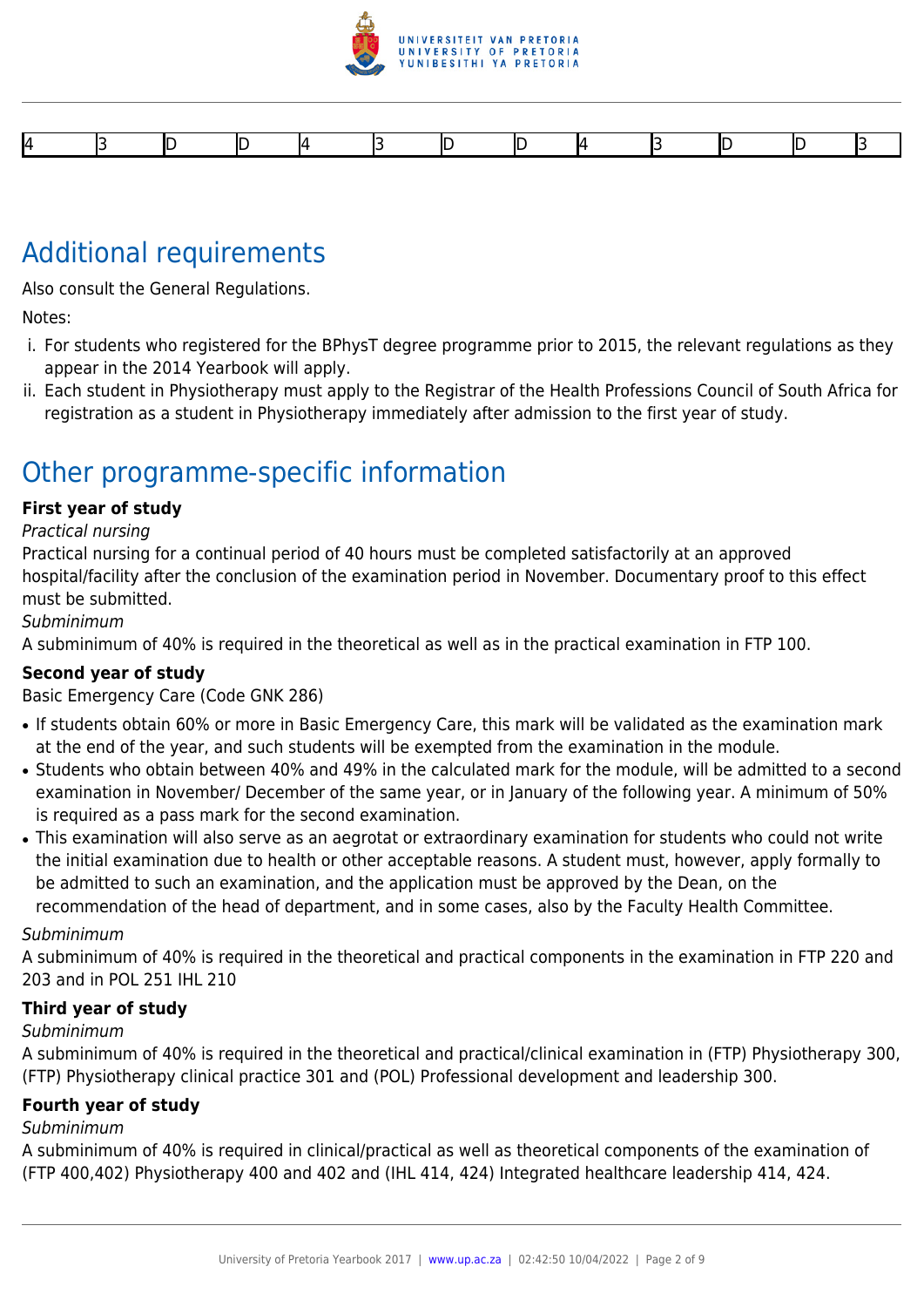

### **Exemption from the examination in (ANP) Anatomical Pathology 210**

Exemption from the examination may be granted if a student who obtained a module mark of at least 60%, exercises the option to accept it as the final mark.

#### **Exemption from the examination in (FAR) Pharmacology 381, 382**

Exemption from the examination can be granted if a student who obtained a module mark of at least 60%, exercises the option to accept it as the final mark.

### Examinations and pass requirements

Students who fail a year in the existing curriculum will be managed on an individual basis in the Department of Physiotherapy.

#### **Special examination: Fourth year of study**

- a. The student gets another opportunity to take part in the examination.
- b. A special examination in (FTP 400) Physiotherapy 400, (FTP 402) Physiotherapy clinical practice 402 and (IHL 414, 424) Integrated healthcare leadership 414, 424, is conducted after six months have elapsed since the examination in which the student failed. If the student failed in (FTP 402) Physiotherapy clinical practice 402, he or she must undergo further clinical instruction in the clinical training areas and obtain at least 50% in the examination.
- c. A student who has not obtained a pass mark in the research report of RHC 400, Research in healthcare sciences 400, must submit an amended research report at a later date determined by the head of department.

#### **Ancillary examination: Fourth year of study**

After the conclusion of the examination in (FTP 400) Physiotherapy 400 and (FTP 402) Physiotherapy clinical practice 402 and before the results are announced, the examiners may, with a view to awarding a final mark, summon a student for an ancillary examination in the theory and/or clinical component of (FTP 400) Physiotherapy 400 and (FTP 402) Physiotherapy clinical practice 402.

- In accordance with the stipulations of the General Regulations, no minimum year or semester mark is needed for admission to the examination, and all registered students are admitted to the examination automatically.
- The final mark for a specific module in Nursing Science, Physiotherapy, Radiography, Occupational Therapy and Human Nutrition (at least 50% is required to pass) is calculated from the examination mark as well as the mark compiled from the evaluation of a student during continuous, objective and controlled assessment opportunities during the course of the quarter/semester/year. At least one formal assessment per module is set as the minimum norm, and students will be exposed on a continuous and regular basis to self-directed assignments in order to promote reflective learning.
- In the case of modules with practical components, students are required to also comply with the applicable attendance requirements with regard to acquiring practical skills before a pass mark can be obtained for the module.
- There are two main examination opportunities per annum, the first and second examination. In respect of firstsemester modules, the first examination opportunity is in May/June and the second examination opportunity in July. In respect of second-semester modules, the first examination opportunity is in October/ November and the second examination opportunity in November/December of the same year. Where students need to work additional clinical hours to be allowed to do a second examination, the Head of Department will determine the second examination opportunity.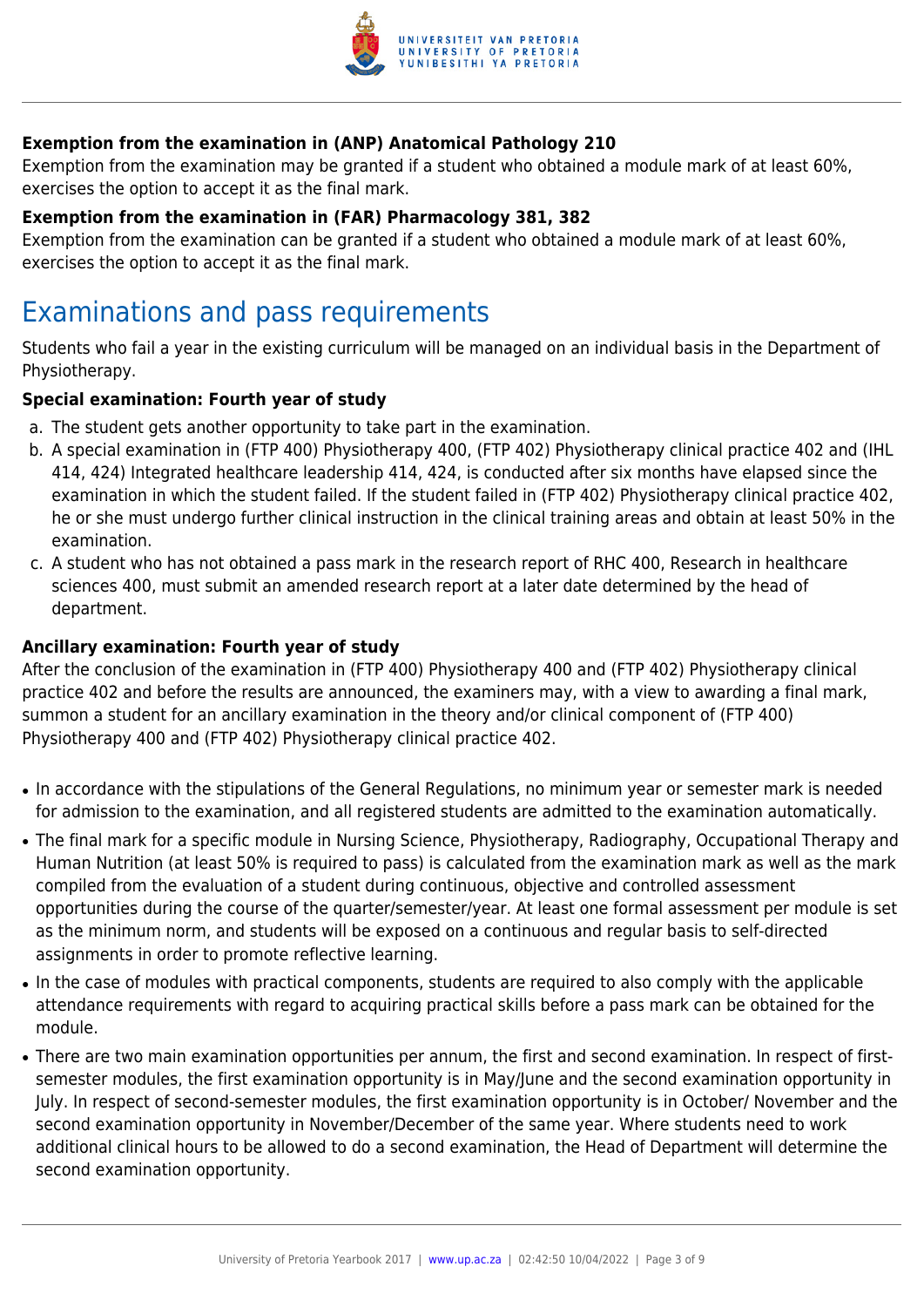

- Only two examination opportunities per module are allowed. If a student fails a module at the second examination opportunity, the module must be repeated.
- A second examination opportunity in a module is granted to students in the following cases:

- If a student obtains a final mark of less than 50% in the relevant module at the first examination opportunity and thus fails.

- If a student does not obtain the subminimum in the examination, as required for a specific module.

- If a student does not sit the examination in a module at the first examination opportunity due to illness or extraordinary circumstances.

- Students intending to sit the second examination due to the reasons mentioned above, must register for the second examination opportunity 24 hours after the results have been made public.
- If a student fails a module at the first examination opportunity, the examination mark obtained in the relevant module at the second examination opportunity will be calculated as the final mark. The marks obtained with continuous evaluation during the course of the quarter/semester/year will not be taken into calculation. If the student passes the module at the second examination opportunity, a maximum of 50% is awarded as a pass mark to the module in question.
- If a student could not sit the examination in a module at the first examination opportunity due to illness or extraordinary circumstances, the continuous evaluation mark, together with the examination mark obtained in the module in question at the second examination opportunity, will be calculated as the final mark obtained in the module.
- The School of Healthcare Sciences applies the General Regulations, according to which a student requiring a limited number of modules to complete his or her degree, may in terms of faculty regulations, be admitted to a special examination in the modules in question.

# Promotion to next study year

Selected first-year students who have passed in sufficient first-semester modules at 100 level will, according to the stipulations of the General Regulations, automatically be admitted to the second semester of the first year of study. During the second semester, students may follow the outstanding module(s) on an anti-semester basis and write the examination, on the condition that the modules in question are indeed presented on an antisemester basis in the second semester by the relevant department and can be accommodated in the class and examination timetables.

Modules/subjects with practical and clinical training credits cannot be passed, unless all prescribed clinical hours and practical skills have been completed to the satisfaction of the head of department.

- A student must pass in all the prescribed core modules of a specific year of study to be promoted to a subsequent year of study. A student can only be promoted to a subsequent year of study if the student has not failed more than two fundamental modules of seven weeks each per semester or one module of 14 weeks per semester. A non-negotiable prerequisite for admission to the final year of study is pass marks in all the core and fundamental modules of the preceding years of study. Refer to the programmes for fundamental modules in each discipline.
- A pass mark refers to a final mark of at least 50%.
- Modules with practical and clinical training credits cannot be passed unless all the prescribed clinical hours and practical activities have been completed to the satisfaction of the head of department.
- The Chairperson of the examination moderating meeting may, after assessing the student's total profile, grant special approval to be promoted to the next year of study.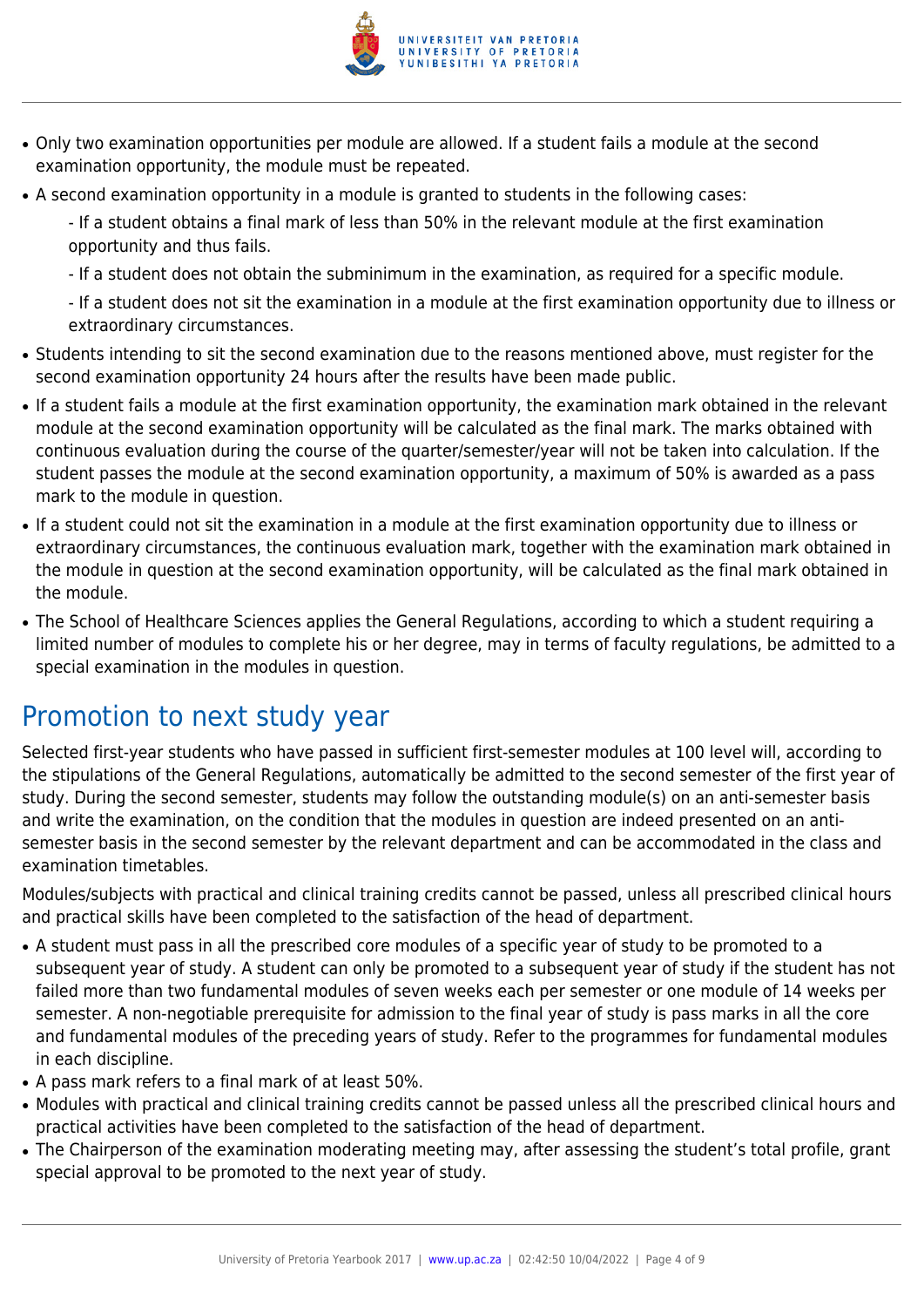

- The exception is the Department of Human Nutrition, where the regulations as applicable in the Faculty of Natural and Agricultural Sciences regarding the modules presented by that Faculty, are relevant.
- Modules can only be taken in advance or repeated if it can be accommodated in the existing examination timetable.
- A student who must repeat a year of study may, with the approval of the Chairperson of the examination moderating meeting and the head of department concerned, be allowed to take fundamental modules of the subsequent year, if he/she complies with all the prerequisites for the relevant modules. No adjustment to existing timetables will be allowed.

The following fundamental modules are relevant:

- Department of Nursing Science: SLK 110, 120; FSG 251,252
- Department of Physiotherapy: SOH 254; FSG 251, 252, 261, 262; SLK 210, ANP 210; GMB 252, 253, 254; FAR 381, 382
- Department of Occupational Therapy: ZUL 110; SEP 110; SLK 210, 220; FSG 251, 252, 261, 262; ANP 210; RPD 481, GNK 286
- Department of Human Nutrition: FLG 211, 212, 221, 222; BCM 251, 252, 261, 262; FAR 381, 382, VDS 322; VDB 321
- Department of Radiography: FSG 251, 252, 262; GNK 286; ANP 210.

# Pass with distinction

The degree is conferred with distinction on a student who has obtained at least 75% in (FTP 400) Physiotherapy 400 and (FTP 402) Physiotherapy clinical practice 402 and a joint average of at least 75% in (RHC 400) Research in healthcare sciences 400 and (IHL 414, 424) Integrated healthcare leadership 414, 424.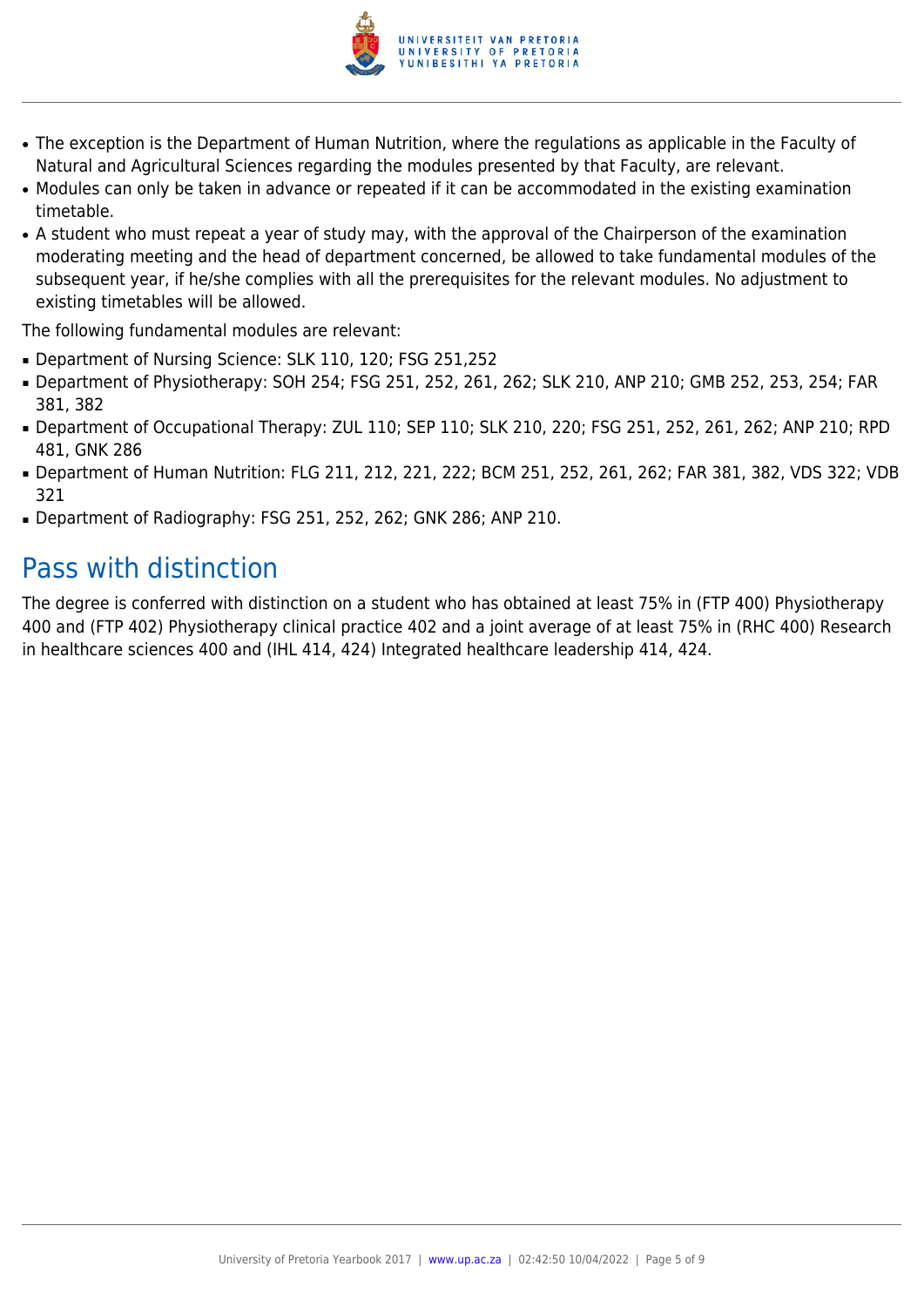

## Curriculum: Year 1

### **Minimum credits: 140**

### **Fundamental modules**

[Introduction to anatomy 151](https://www.up.ac.za/yearbooks/2017/modules/view/ANA 151) (ANA 151) - Credits: 6.00 [Anatomy of the limbs 152](https://www.up.ac.za/yearbooks/2017/modules/view/ANA 152) (ANA 152) - Credits: 6.00 [Anatomy of the torso 161](https://www.up.ac.za/yearbooks/2017/modules/view/ANA 161) (ANA 161) - Credits: 6.00 [Anatomy of the head and neck 162](https://www.up.ac.za/yearbooks/2017/modules/view/ANA 162) (ANA 162) - Credits: 6.00 [Chemistry 151](https://www.up.ac.za/yearbooks/2017/modules/view/CMY 151) (CMY 151) - Credits: 16.00 [Physiology 161](https://www.up.ac.za/yearbooks/2017/modules/view/FSG 161) (FSG 161) - Credits: 12.00 [Physiology 162](https://www.up.ac.za/yearbooks/2017/modules/view/FSG 162) (FSG 162) - Credits: 12.00 [Physics for biology students 131](https://www.up.ac.za/yearbooks/2017/modules/view/PHY 131) (PHY 131) - Credits: 16.00 [Sepedi for beginners 110](https://www.up.ac.za/yearbooks/2017/modules/view/SEP 110) (SEP 110) - Credits: 12.00 [Psychology 110](https://www.up.ac.za/yearbooks/2017/modules/view/SLK 110) (SLK 110) - Credits: 12.00 [isiZulu for beginners 110](https://www.up.ac.za/yearbooks/2017/modules/view/ZUL 110) (ZUL 110) - Credits: 12.00 [Academic information management 101](https://www.up.ac.za/yearbooks/2017/modules/view/AIM 101) (AIM 101) - Credits: 6.00 [Academic information management 111](https://www.up.ac.za/yearbooks/2017/modules/view/AIM 111) (AIM 111) - Credits: 4.00 [Academic information management 121](https://www.up.ac.za/yearbooks/2017/modules/view/AIM 121) (AIM 121) - Credits: 4.00 [Academic English for Health Sciences \(BCur, BDietetics, BOH, BOccTher, BRad and BPhysT\) 121](https://www.up.ac.za/yearbooks/2017/modules/view/ELH 121) (ELH 121) - Credits: 6.00 [Academic English for Health Sciences122](https://www.up.ac.za/yearbooks/2017/modules/view/ELH 122) (ELH 122) - Credits: 6.00 [Academic orientation 110](https://www.up.ac.za/yearbooks/2017/modules/view/UPO 110) (UPO 110) - Credits: 0.00

### **Core modules**

[Integrated healthcare leadership 120](https://www.up.ac.za/yearbooks/2017/modules/view/IHL 120) (IHL 120) - Credits: 8.00 [Physiotherapy 101](https://www.up.ac.za/yearbooks/2017/modules/view/FTP 101) (FTP 101) - Credits: 10.00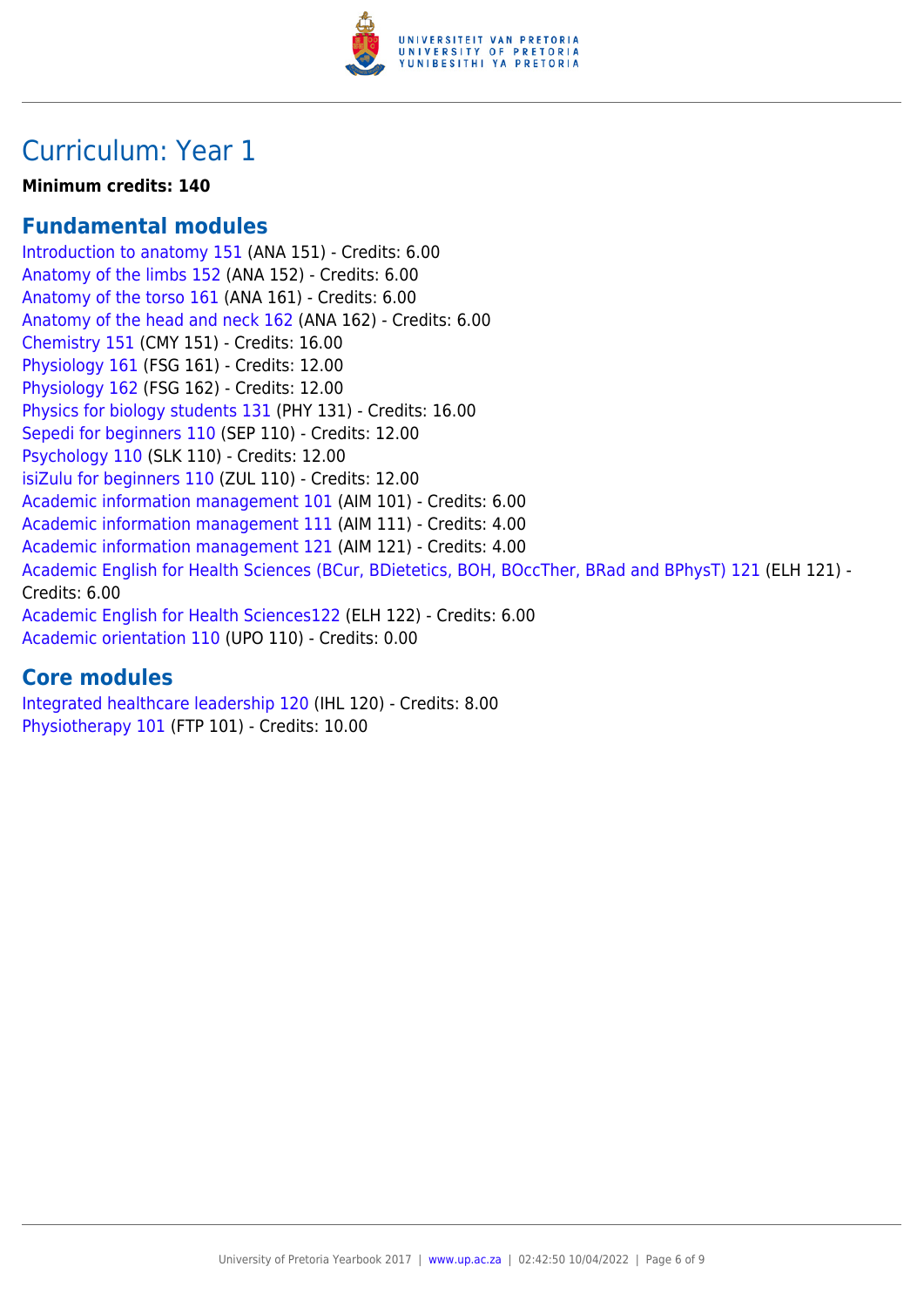

### Curriculum: Year 2

#### **Minimum credits: 128**

### **Fundamental modules**

[Anatomical pathology 210](https://www.up.ac.za/yearbooks/2017/modules/view/ANP 210) (ANP 210) - Credits: 10.00 [Physiology 251](https://www.up.ac.za/yearbooks/2017/modules/view/FSG 251) (FSG 251) - Credits: 6.00 [Physiology 252](https://www.up.ac.za/yearbooks/2017/modules/view/FSG 252) (FSG 252) - Credits: 6.00 [Physiology 261](https://www.up.ac.za/yearbooks/2017/modules/view/FSG 261) (FSG 261) - Credits: 6.00 [Physiology 262](https://www.up.ac.za/yearbooks/2017/modules/view/FSG 262) (FSG 262) - Credits: 6.00 [Medical microbiology 252](https://www.up.ac.za/yearbooks/2017/modules/view/GMB 252) (GMB 252) - Credits: 6.00 [Medical microbiology 253](https://www.up.ac.za/yearbooks/2017/modules/view/GMB 253) (GMB 253) - Credits: 6.00 [Medical microbiology 254](https://www.up.ac.za/yearbooks/2017/modules/view/GMB 254) (GMB 254) - Credits: 6.00 [Basic emergency care 286](https://www.up.ac.za/yearbooks/2017/modules/view/GNK 286) (GNK 286) - Credits: 5.00 [Psychology 210](https://www.up.ac.za/yearbooks/2017/modules/view/SLK 210) (SLK 210) - Credits: 20.00

### **Core modules**

[Integrated healthcare leadership 210](https://www.up.ac.za/yearbooks/2017/modules/view/IHL 210) (IHL 210) - Credits: 8.00 [Physiotherapy 204](https://www.up.ac.za/yearbooks/2017/modules/view/FTP 204) (FTP 204) - Credits: 35.00 [Physiotherapy clinical practice 221](https://www.up.ac.za/yearbooks/2017/modules/view/FTP 221) (FTP 221) - Credits: 8.00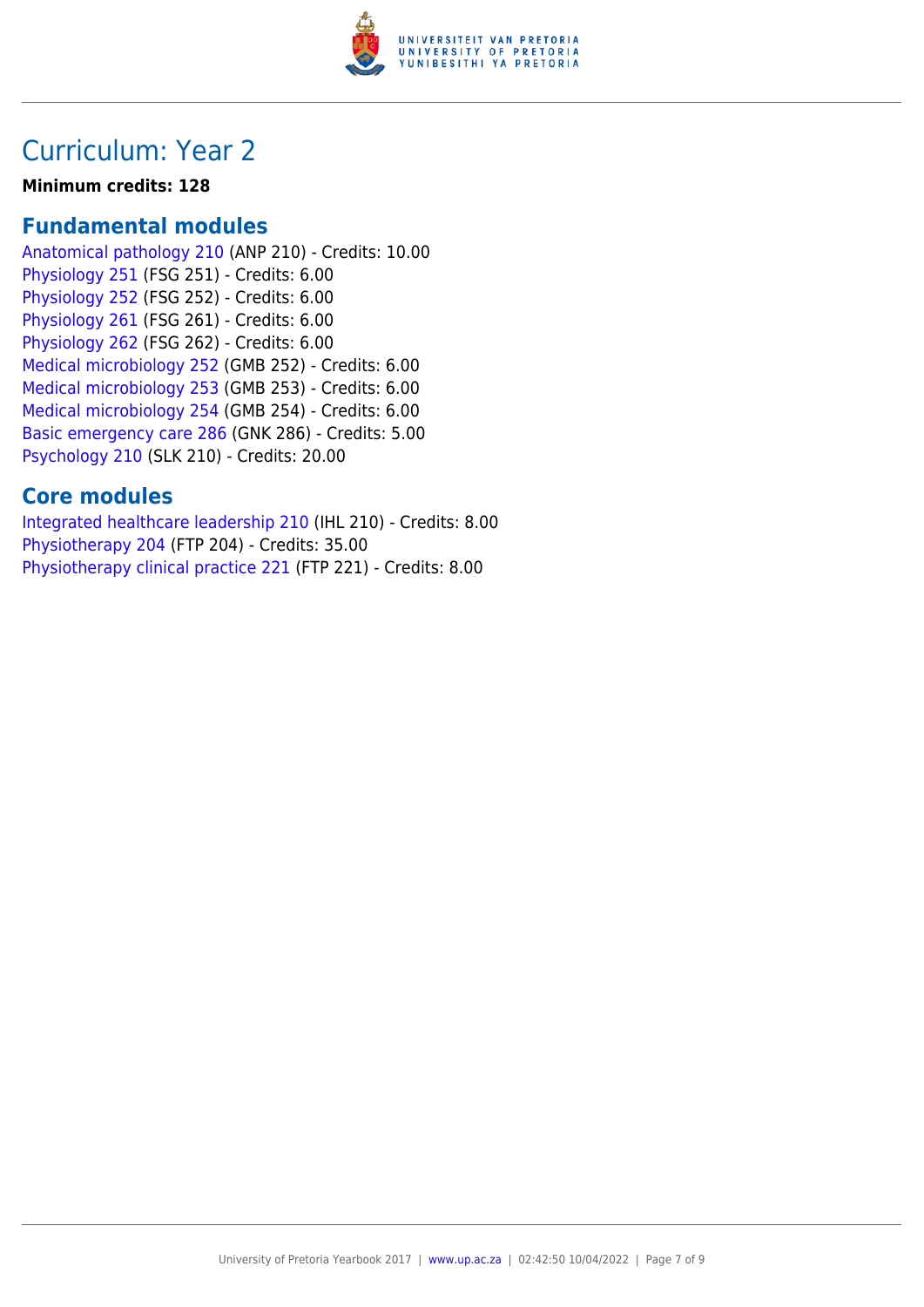

# Curriculum: Year 3

**Minimum credits: 147**

### **Fundamental modules**

[Pharmacology 381](https://www.up.ac.za/yearbooks/2017/modules/view/FAR 381) (FAR 381) - Credits: 18.00 [Pharmacology 382](https://www.up.ac.za/yearbooks/2017/modules/view/FAR 382) (FAR 382) - Credits: 18.00 [Integrated healthcare leadership 310](https://www.up.ac.za/yearbooks/2017/modules/view/IHL 310) (IHL 310) - Credits: 8.00 [Research methodology for healthcare sciences 300](https://www.up.ac.za/yearbooks/2017/modules/view/RHC 300) (RHC 300) - Credits: 30.00 [Integrated healthcare leadership 324](https://www.up.ac.za/yearbooks/2017/modules/view/IHL 324) (IHL 324) - Credits: 8.00

### **Core modules**

[Integrated healthcare leadership 310](https://www.up.ac.za/yearbooks/2017/modules/view/IHL 310) (IHL 310) - Credits: 8.00 [Integrated healthcare leadership 424](https://www.up.ac.za/yearbooks/2017/modules/view/IHL 424) (IHL 424) - Credits: 8.00 [Physiotherapy 303](https://www.up.ac.za/yearbooks/2017/modules/view/FTP 303) (FTP 303) - Credits: 20.00 [Physiotherapy clinical practice 304](https://www.up.ac.za/yearbooks/2017/modules/view/FTP 304) (FTP 304) - Credits: 45.00